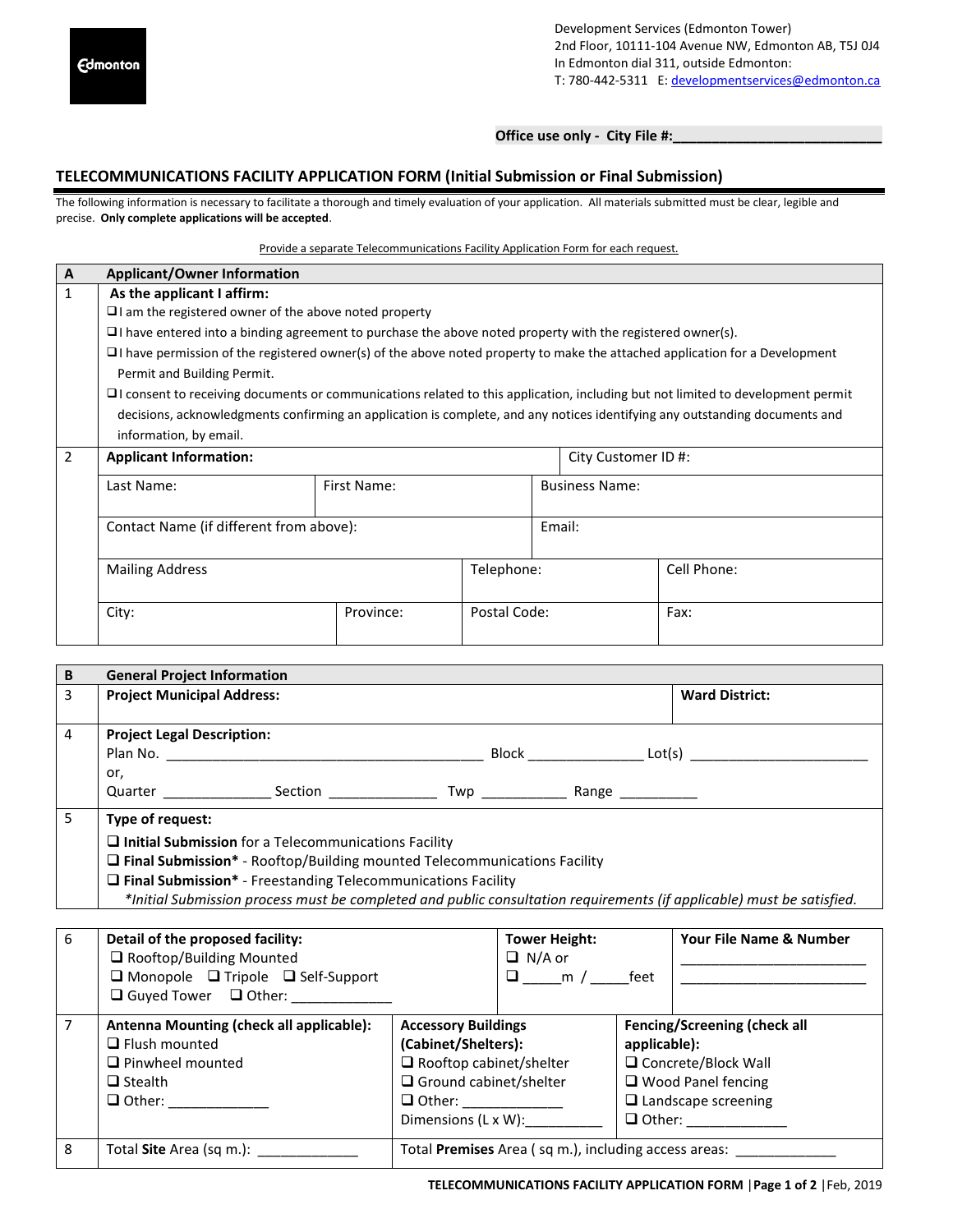| D                                                                           | <b>Applicant Declaration:</b>                                                                                               |                                                                                                                                                                                                                                                                                                                                                    |                                                                                                                                                                                                                                                                                                                                                                                                                                                  |  |  |  |  |
|-----------------------------------------------------------------------------|-----------------------------------------------------------------------------------------------------------------------------|----------------------------------------------------------------------------------------------------------------------------------------------------------------------------------------------------------------------------------------------------------------------------------------------------------------------------------------------------|--------------------------------------------------------------------------------------------------------------------------------------------------------------------------------------------------------------------------------------------------------------------------------------------------------------------------------------------------------------------------------------------------------------------------------------------------|--|--|--|--|
|                                                                             | I confirm by my signature below the information contained in this application, including plans and details, is to my        |                                                                                                                                                                                                                                                                                                                                                    |                                                                                                                                                                                                                                                                                                                                                                                                                                                  |  |  |  |  |
| 9                                                                           | knowledge, true and complete.                                                                                               |                                                                                                                                                                                                                                                                                                                                                    |                                                                                                                                                                                                                                                                                                                                                                                                                                                  |  |  |  |  |
|                                                                             |                                                                                                                             |                                                                                                                                                                                                                                                                                                                                                    |                                                                                                                                                                                                                                                                                                                                                                                                                                                  |  |  |  |  |
|                                                                             | by legislation. If you have any questions, please contact a Service Advisor at the Edmonton Service Centre at 780-442-5054. |                                                                                                                                                                                                                                                                                                                                                    | Personal Information required by City of Edmonton application forms is collected under authority of sections 33(a) and (c) of the Alberta Freedom of Information and Protection of Privacy (FOIP) Act. Your personal<br>information will be used to process your application(s). Please be advised that your name, address and details related to your permit may be included on reports that are available to the public as required or allowed |  |  |  |  |
|                                                                             | <b>Office Use Only</b>                                                                                                      |                                                                                                                                                                                                                                                                                                                                                    |                                                                                                                                                                                                                                                                                                                                                                                                                                                  |  |  |  |  |
|                                                                             |                                                                                                                             |                                                                                                                                                                                                                                                                                                                                                    | $\Box$ No                                                                                                                                                                                                                                                                                                                                                                                                                                        |  |  |  |  |
|                                                                             |                                                                                                                             |                                                                                                                                                                                                                                                                                                                                                    |                                                                                                                                                                                                                                                                                                                                                                                                                                                  |  |  |  |  |
|                                                                             |                                                                                                                             | <b>This project is:</b> $\Box$ Initial Submission $\Box$ Rooftop/Building Mounted Facility<br>(Final Submission)<br>Scope of Work: New York: New York: New York: New York: New York: New York: New York: New York: New York: New York: New York: New York: New York: New York: New York: New York: New York: New York: New York: New York: New Yor | $\Box$ Freestanding Facility<br>(Final Submission)                                                                                                                                                                                                                                                                                                                                                                                               |  |  |  |  |
|                                                                             |                                                                                                                             |                                                                                                                                                                                                                                                                                                                                                    |                                                                                                                                                                                                                                                                                                                                                                                                                                                  |  |  |  |  |
|                                                                             |                                                                                                                             |                                                                                                                                                                                                                                                                                                                                                    |                                                                                                                                                                                                                                                                                                                                                                                                                                                  |  |  |  |  |
|                                                                             |                                                                                                                             |                                                                                                                                                                                                                                                                                                                                                    |                                                                                                                                                                                                                                                                                                                                                                                                                                                  |  |  |  |  |
| <b>Development fees to be charged?</b> $\Box$ Yes : $\Diamond$<br>$\Box$ No |                                                                                                                             |                                                                                                                                                                                                                                                                                                                                                    |                                                                                                                                                                                                                                                                                                                                                                                                                                                  |  |  |  |  |
|                                                                             |                                                                                                                             |                                                                                                                                                                                                                                                                                                                                                    | Reviewed by: $\qquad \qquad$ New $\qquad \qquad$ Date (mm/dd/yy):                                                                                                                                                                                                                                                                                                                                                                                |  |  |  |  |

#### **Additional Information and Drawing Requirements**

A separate **Telecommunications Facility Checklist form**, which identifies the drawings and detailed information required for your proposed development, must be attached to your form.

Additional drawings or information may be required as considered necessary in accordance with the City of Edmonton Policy for Siting Telecommunications Facilities (C471C) and by the Development Officer.

Applications may be subject to additional on and off site fees associated to the proposed development such as Lot Grading fee, Sanitary Sewer Trunk Charge, Transportation infrastructure fees.

Should you have any questions regarding telecommunications application requirements, please contact a representative at our **Customer Information Centre** at **311** or if **outside Edmonton 780-442-5311**.

> **\*This is NOT a Building Permit application. A separate application must be made if a Building Permit is required.**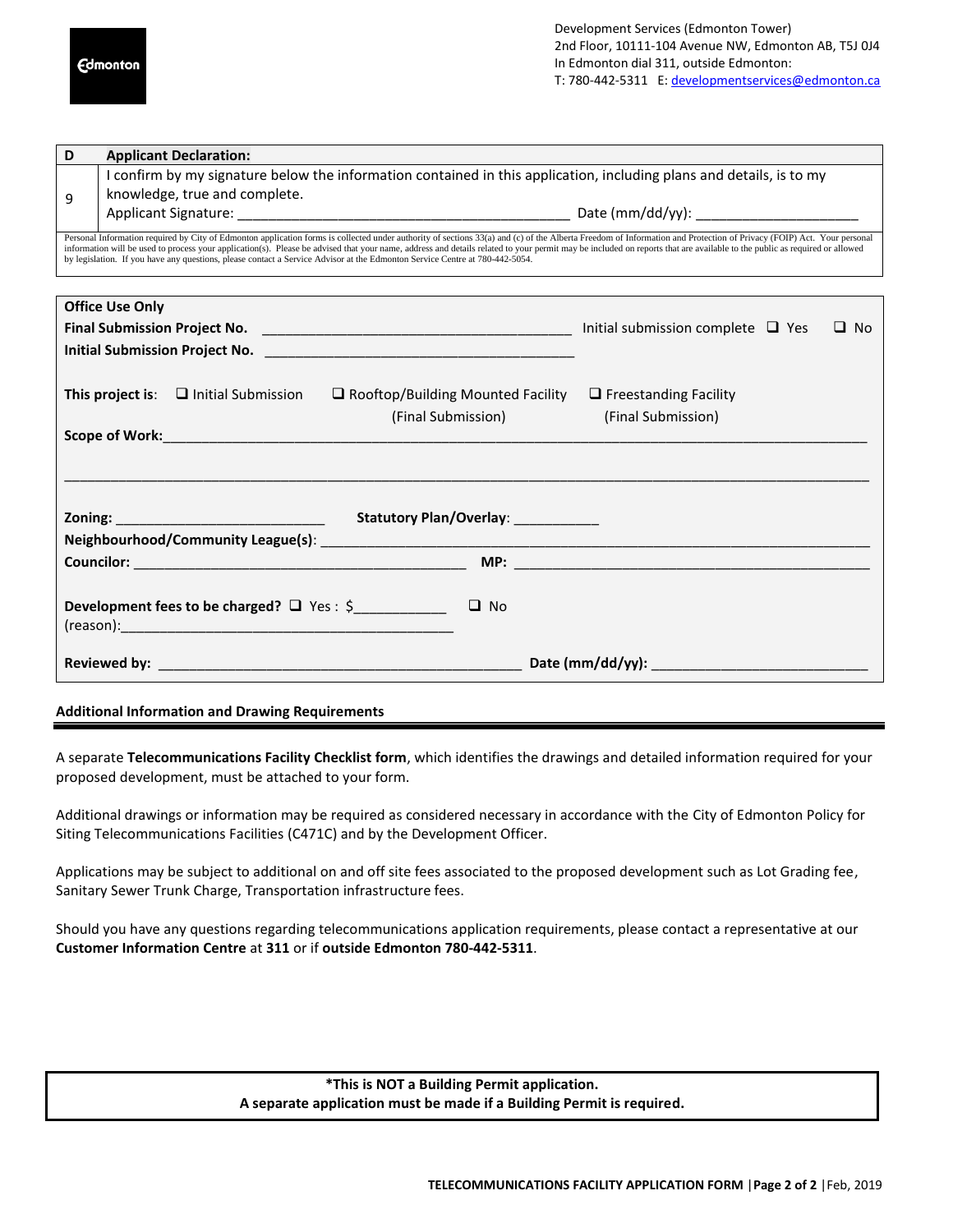## **TELECOMMUNICATIONS FACILITY SUBMITTAL CHECKLIST**

The following information is necessary to facilitate a thorough and timely evaluation of your application. All materials submitted must be clear, legible and precise. **Only complete applications will be accepted**.

Plans submitted should be to a professional drawing standard (rough sketches are not acceptable) in order to ensure your application is processed accurately.

| Office |                                                                                 | <b>APPLICANT SUBMISSION REQUIREMENTS</b>                                                                                                                                                                                                             |  |  |  |
|--------|---------------------------------------------------------------------------------|------------------------------------------------------------------------------------------------------------------------------------------------------------------------------------------------------------------------------------------------------|--|--|--|
| $\Box$ | $\Box$                                                                          | <b>PROJECT ADDRESS:</b>                                                                                                                                                                                                                              |  |  |  |
| $\Box$ | $\Box$                                                                          | <b>YOUR FILE NAME &amp; NUMBER:</b>                                                                                                                                                                                                                  |  |  |  |
| $\Box$ | $\Box$                                                                          | PRE-APPLICATION MEETING (Initial Submission) held with Sustainable Development                                                                                                                                                                       |  |  |  |
|        |                                                                                 | $\Box$<br>Yes & Date:<br>⊔<br>Project number:<br>No                                                                                                                                                                                                  |  |  |  |
| $\Box$ | $\Box$                                                                          | <b>APPLICATION FORM and FEES*</b><br>$\mathbf{1}$ .                                                                                                                                                                                                  |  |  |  |
| $\Box$ | $\Box$                                                                          | <b>CERTIFICATE OF TITLE</b> (current copy- within 3 months)<br>2.                                                                                                                                                                                    |  |  |  |
| $\Box$ | $\Box$                                                                          | LETTER OF INTENT/COVER LETTER<br>3.                                                                                                                                                                                                                  |  |  |  |
| $\Box$ | $\Box$                                                                          | 4.<br><b>CO-LOCATION STATEMENT</b>                                                                                                                                                                                                                   |  |  |  |
|        |                                                                                 | <b>MAPS OF THE FOLLOWING:</b><br>5.                                                                                                                                                                                                                  |  |  |  |
| $\Box$ | $\Box$                                                                          | Location of other Telecommunication Facilities located within 500 m of the proposed site.                                                                                                                                                            |  |  |  |
| $\Box$ | $\Box$                                                                          | Typical coverage area of proposed & existing towers, which shows the need for additional<br>telecommunications facilities.                                                                                                                           |  |  |  |
| $\Box$ | $\Box$                                                                          | Councillor/Neighbourhood Group RECORD OF MEETING(S) (if conducted)<br>6.                                                                                                                                                                             |  |  |  |
| $\Box$ | $\Box$                                                                          | PUBLIC CONSULTATION MEETING MINUTES/RECORDS (For final submission only) Please<br>provide only if meeting was required.                                                                                                                              |  |  |  |
| $\Box$ | $\Box$                                                                          | Summary of comments received from public and proponent's response to those comments<br>7.<br>(for final submission only)                                                                                                                             |  |  |  |
|        | DRAWINGS: Must be sorted into sets. Each set must be stapled or taped together. |                                                                                                                                                                                                                                                      |  |  |  |
| $\Box$ | $\Box$                                                                          | SITE PLANS (2 Sets) - To scale and dimensioned (min. scale 1:500) showing:<br>8.                                                                                                                                                                     |  |  |  |
| П      | $\Box$                                                                          | North arrow                                                                                                                                                                                                                                          |  |  |  |
| $\Box$ | $\Box$                                                                          | Municipal address and legal description (Lot, Block, Plan Number)                                                                                                                                                                                    |  |  |  |
| $\Box$ | $\Box$                                                                          | Dimensions of the Site (property lines)                                                                                                                                                                                                              |  |  |  |
| $\Box$ | $\Box$                                                                          | Identification of all streets and lanes abutting the subject site                                                                                                                                                                                    |  |  |  |
| $\Box$ | $\Box$                                                                          | Vehicular accesses (location and dimensions)                                                                                                                                                                                                         |  |  |  |
| $\Box$ | $\Box$                                                                          | Parking and dropoff/pick up spaces with dimensions                                                                                                                                                                                                   |  |  |  |
| П      | П                                                                               | Loading spaces (location and dimensions)                                                                                                                                                                                                             |  |  |  |
| $\Box$ | $\Box$                                                                          | Location and size of all buildings, towers, accessory buildings, fencing and screening,<br>equipment boxes, premises, access areas to the premises, and any other associated<br>infrastructure required for the transmission of Radiocommunications. |  |  |  |